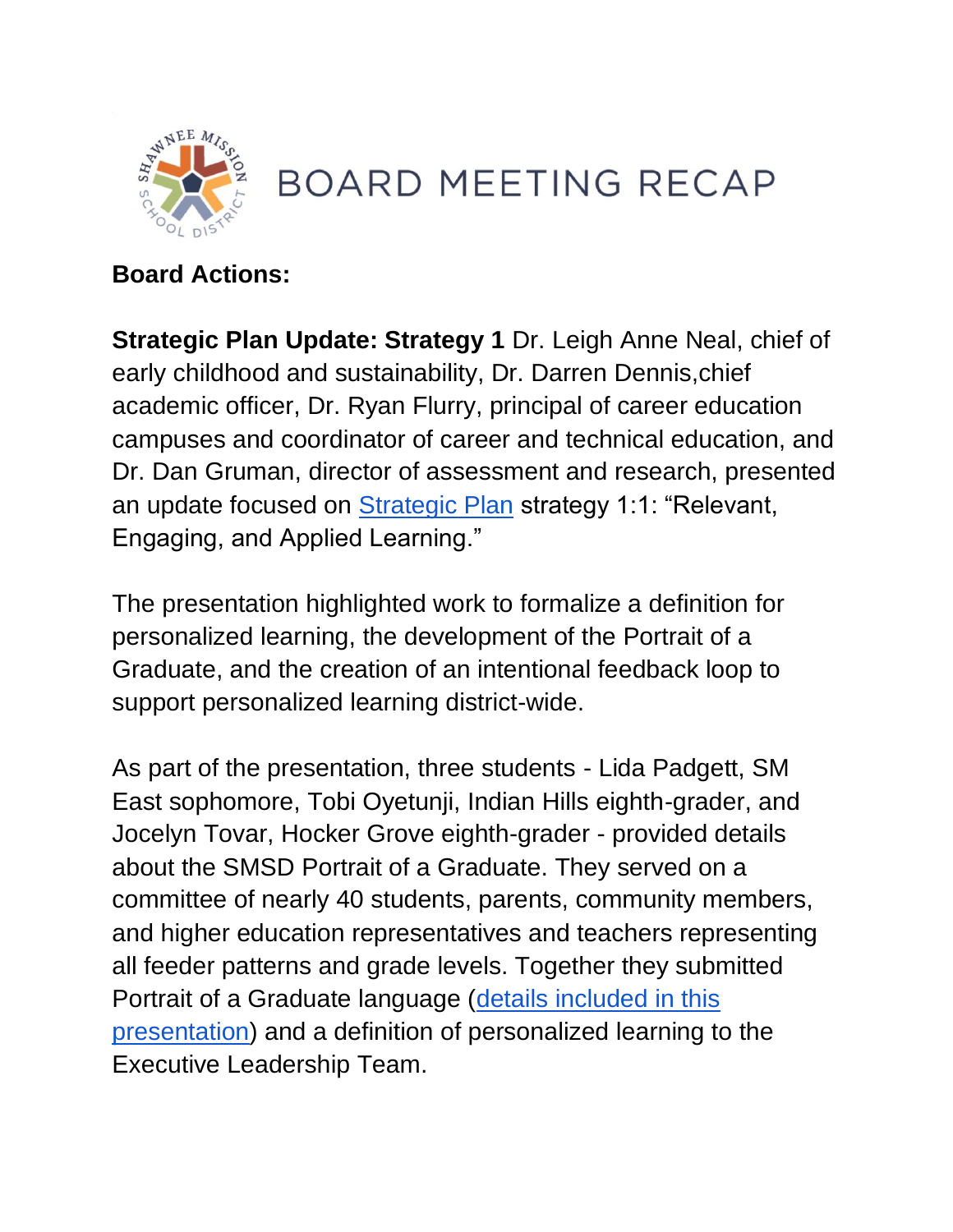The definition of Personalized Learning states that it "places the whole child at the center of instruction. It is informed by strong educator, student, family, and community relationships to provide equity and choice in time, place, path, pace, and demonstration of learning. Presenters shared further information about how the elements of the definition fit together and how Real World Learning opportunities, career guidance tools, and grading and feedback practices are intentionally implemented in support of personalized learning and Strategy 1.

Click here to view [the presentation slides.](https://go.boarddocs.com/ks/smsd/Board.nsf/files/C5MKV95389A7/$file/Board%20Meeting%202021_August%209.pdf)

## **From the Superintendent Report**



## **Sticking Together for Students**

Superintendent Dr. Michelle Hubbard reflected on the excitement across the district last week as the SMSD welcomed the newest members of the team to the New Team Member

Academy. These individuals arrived with an enthusiastic welcome from band members and cheerleaders and received a big round of applause as they concluded the academy. In between these celebrations, the new team members toured their work environments, met new colleagues, participated in professional development, and reviewed best practices.

Continuing educators also returned on Friday and the SMSD is thrilled for them to be back. School offices are open and teams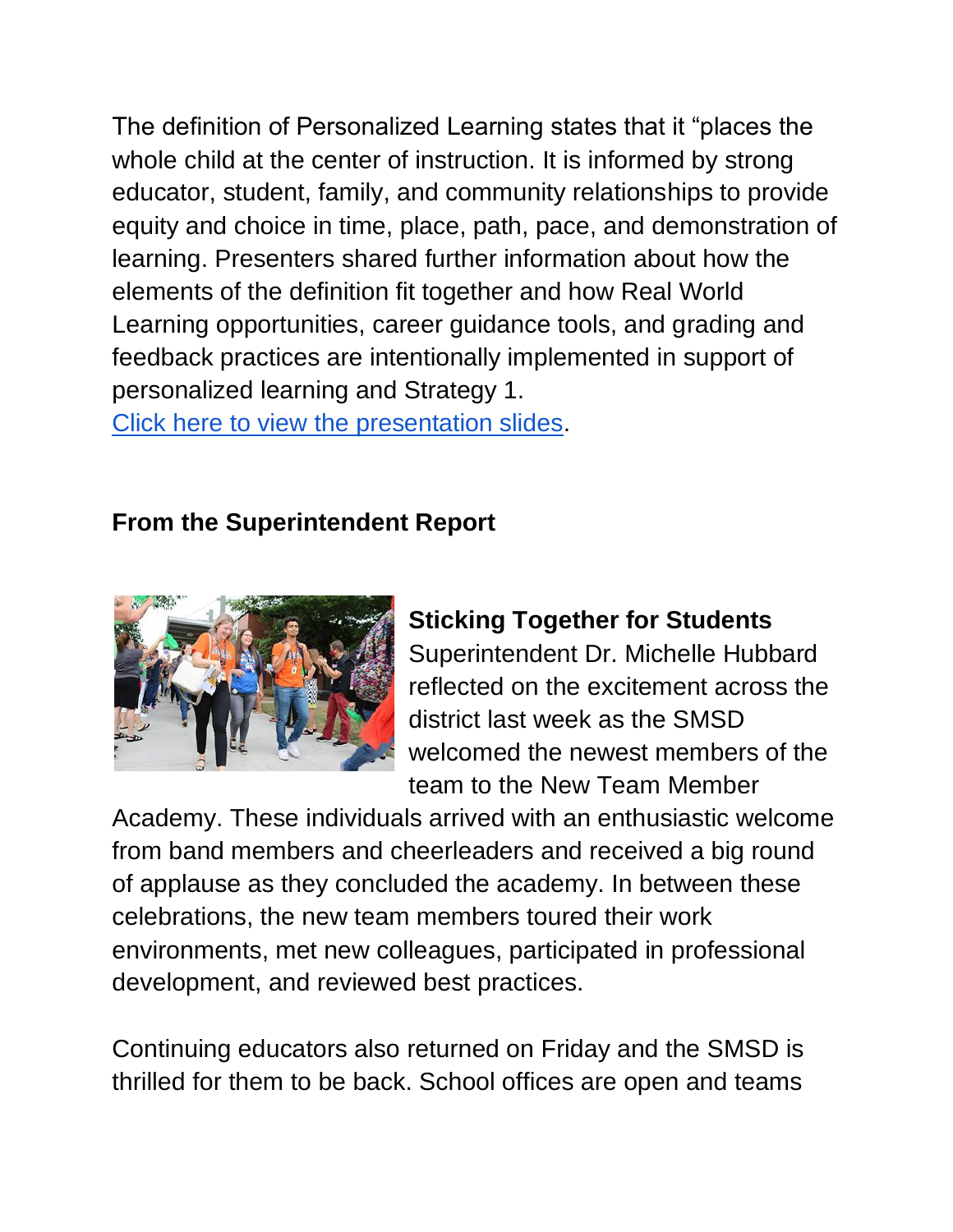have been engaged in getting ready to welcome students. As an SMSD team, staff members have been talking a lot about sticking together and how that will help all of us support our students this next year.

"Please join the SMSD in making all new and returning team members feel welcome and ready for what lies ahead," Dr. Hubbard expressed. "We thank everyone for the work they are doing and are so excited to begin this school year."



**Job Fair** The SMSD hosted a job fair at SM West High School last week. The job fair welcomed about 75 community members

who attended. There are non-teaching positions open in operations and maintenance, food service, special education, information and communication technology, and for bus drivers. There are so many ways to help our students achieve their personal best through these roles. [Click here for more](https://www.smsd.org/human-resources/job-opportunities)  [information, to view current openings, or to apply.](https://www.smsd.org/human-resources/job-opportunities)

Additionally, about 30 people also received their first dose of a COVID-19 vaccine. The SMSD appreciates its partnership with the Johnson County Department of Health and Environment, who distributed the vaccine at the event.

**Leadership Shawnee Mission** The fourth cohort of Leadership Shawnee Mission students recently completed this prestigious leadership development program. Twenty-two incoming junior and senior students, representing all high schools, participated in the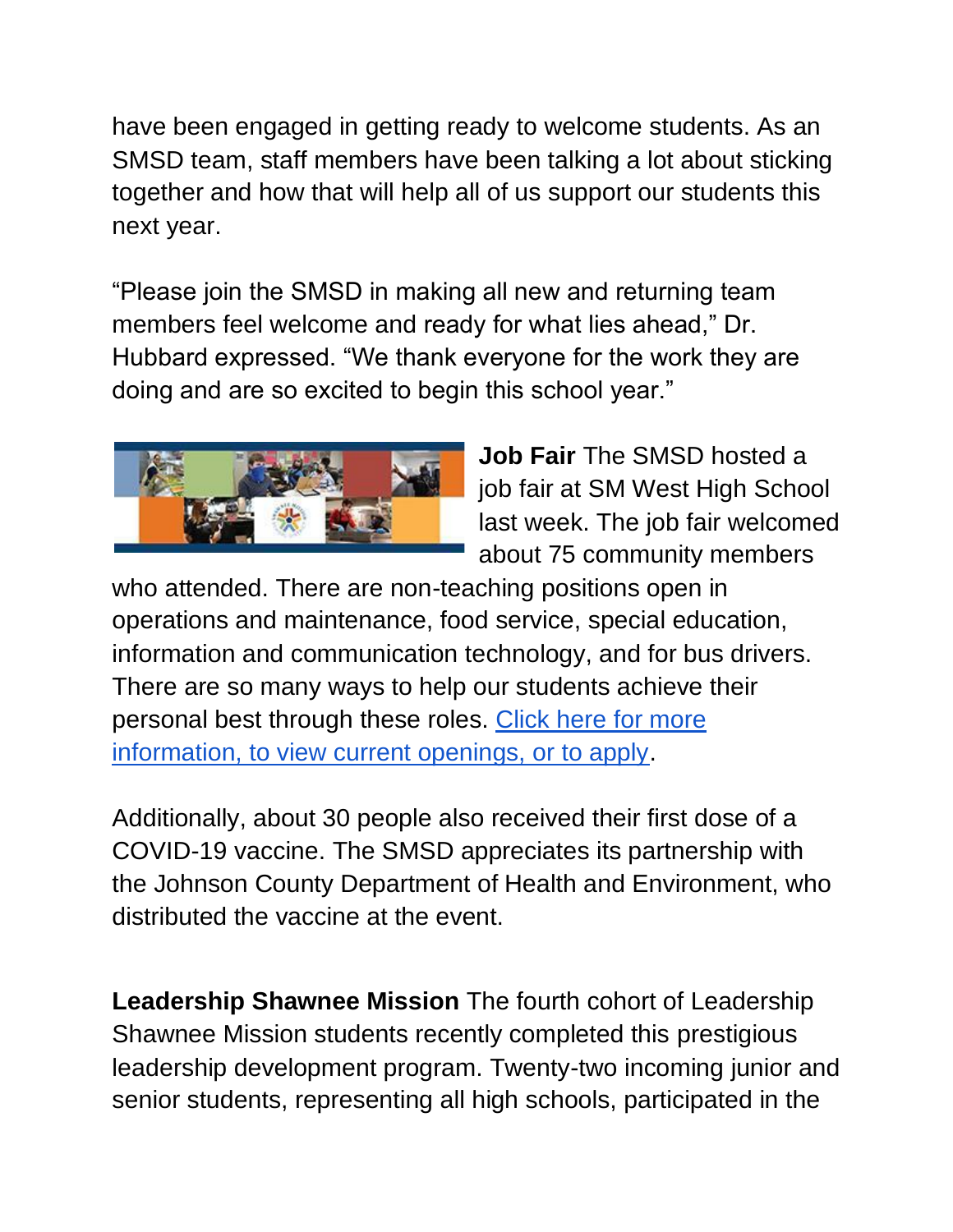

two-week program sponsored by the [Shawnee Mission Education](https://www.smef.org/s/1485/17/start.aspx)  [Foundation](https://www.smef.org/s/1485/17/start.aspx) in partnership with the Tucker Leadership Lab at William Jewell College.

To participate, students are nominated

by a teacher, counselor, or administrator and then invited to apply to the program. After the class concludes, the Foundation continues to help guide them on their leadership path, from introducing them to professionals in their field, to writing college recommendation letters to providing references for future jobs. Dr. Hubbard thanked the Shawnee Mission Education Foundation and partners from William Jewell for offering this experience for students and congratulated all of the students who graduated from the program this summer. Leadership Shawnee Mission students have often become faces for the Foundation and some will likely be participating in the Foundation's Annual Fall Breakfast on September 28. [Click here for more information.](https://www.smef.org/s/1485/17/index.aspx?sid=1485&gid=1&pgid=761)

**Health Clinic at SM West** A school-based health clinic will be open soon to all SMSD students and their siblings this year. The Health Partnership Clinic and the district are partnering to provide primary and preventative health care, chronic disease management, and mental health services to students. This clinic will be open on Thursdays from 11 a.m. to 3 p.m., starting on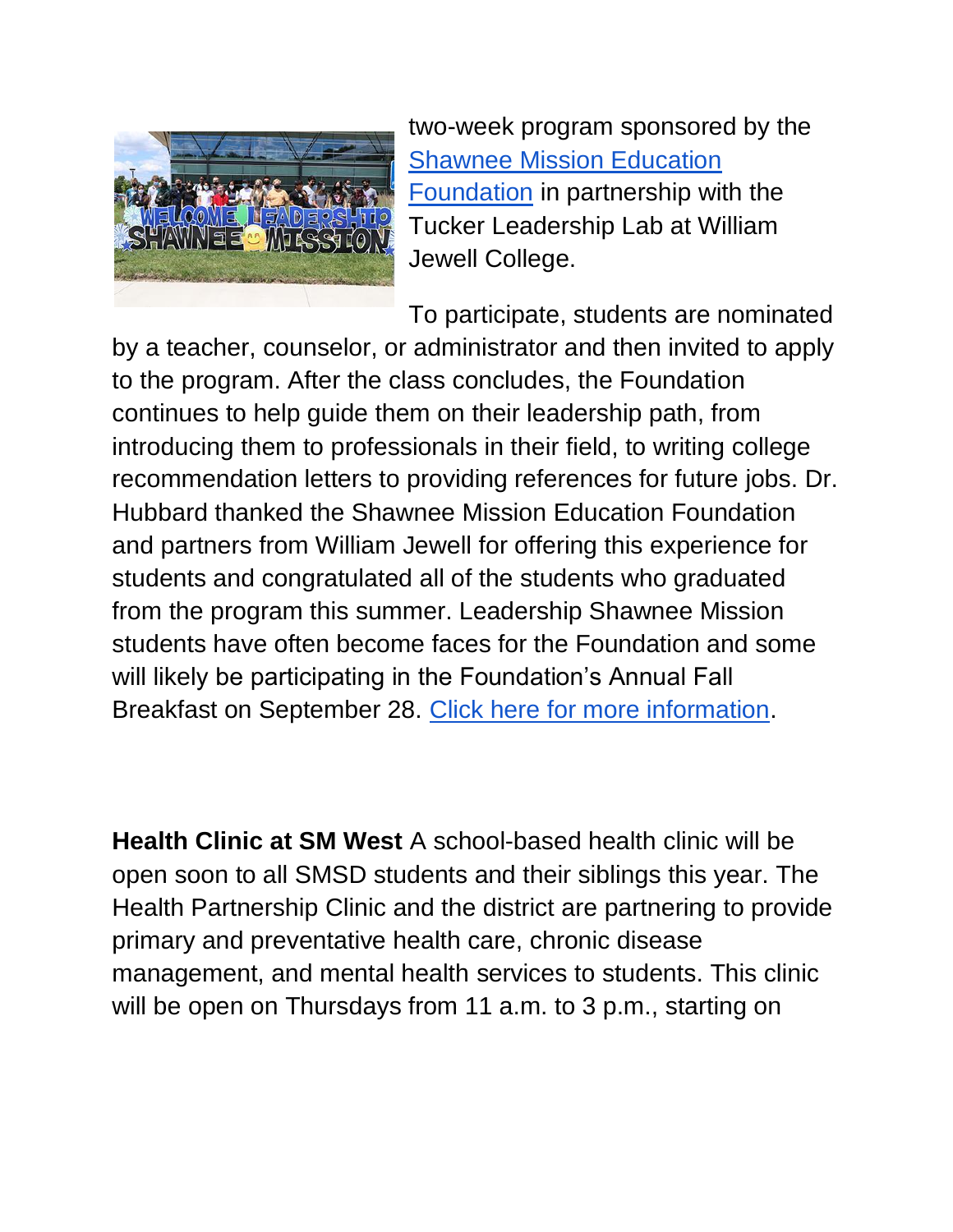

Thursday, September 2 at Shawnee Mission West. More details will be shared with families in the coming days.

**Enrollment Update** Dr. Hubbard provided an update on enrollment projections for the 2021-2022 school year. As of Friday, August 5, enrollment sits at 657 students lower than what had been projected for the district, and upon which this year's budget was built. The enrollment numbers continue to change daily and Dr. Hubbard shared that leadership team members will

continue to monitor the numbers and update the Board of Education.



**Back-to-School** Superintendent Hubbard expressed excitement that students return this week. The community is thrilled to welcome students on [th](https://www.smsd.org/calendar)e  $12<sup>th</sup>$ ,  $13<sup>th</sup>$ , and  $16<sup>th</sup>$ [as they return to school.](https://www.smsd.org/calendar) Educators and families are in the midst of preparing for

those first days. [Click here for a list o](https://www.smsd.org/information-central/welcome-back-2021)f frequently-used, back-toschool resources to help in the process of getting ready for school.

"There's a lot of excitement and regardless of what this year brings, I'm confident it will be a great school year," Dr. Hubbard shared.